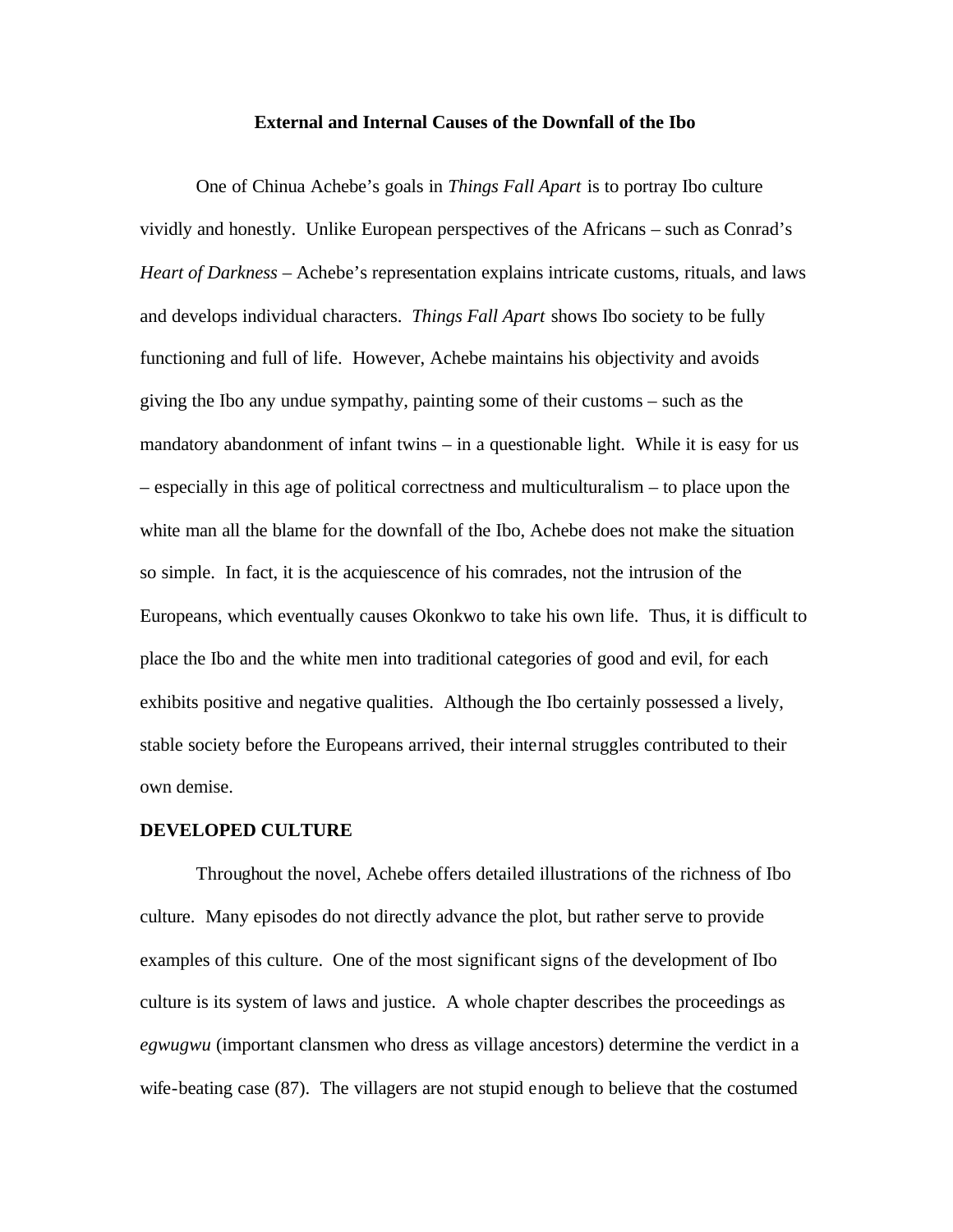men are actually the village ancestors, yet: "Okonkwo's wives, and perhaps other women as well, might have noticed that the second *egwugwu* had the springy walk of Okonkwo. And they might have noticed that Okonkwo was not among the titled men and elders who sat behind the row of *egwugwu*. But if they thought these things they kept them within themselves" (90). The villagers remain silent out of respect for the ancestors represented by the *egwugwu* and out of reverence for the ritual.

In addition to laws, Okonkwo's world is also shaped by a social hierarchy, which sheds light on the values of his people. Achebe notes, "Age was respected among his people, but achievement was revered" (8). And it is through the strength of his own achievements that Okonkwo gains his prominent social position. Originally gaining fame through his wrestling prowess, he proceeds to distinguish himself in a war, become a successful farmer, and gain some of the overt signs of social position: wives and titles. Okonkwo's history shows that the Ibo value strength, bravery and success.

Other Ibo traditions described in the novel include the Week of Peace, in which no work is done (31), and the New York festival, which honors the earth goddess and the ancestral spirits of the clan (36). The Ibo also have a highly developed mythology, including stories such as the tale of Mosquito and Ear (75) and the tale of Tortoise and the birds (97). These many facets of culture show that the Ibo are not just a bunch of savages in a jungle but an intricate, functional society.

# **QUESTIONABLE CUSTOMS AND THE CONFLICT BETWEEN OLD AND NEW**

While Achebe does write with sensitivity and empathy for the Ibo, he does not hide the fact that many of their rituals and traditions rest on questionable foundations. Ibo society encourages – or even demands – certain practices which are harmful to its constituents. A prime example is the story of the boy Ikemefuna. Though he is innocent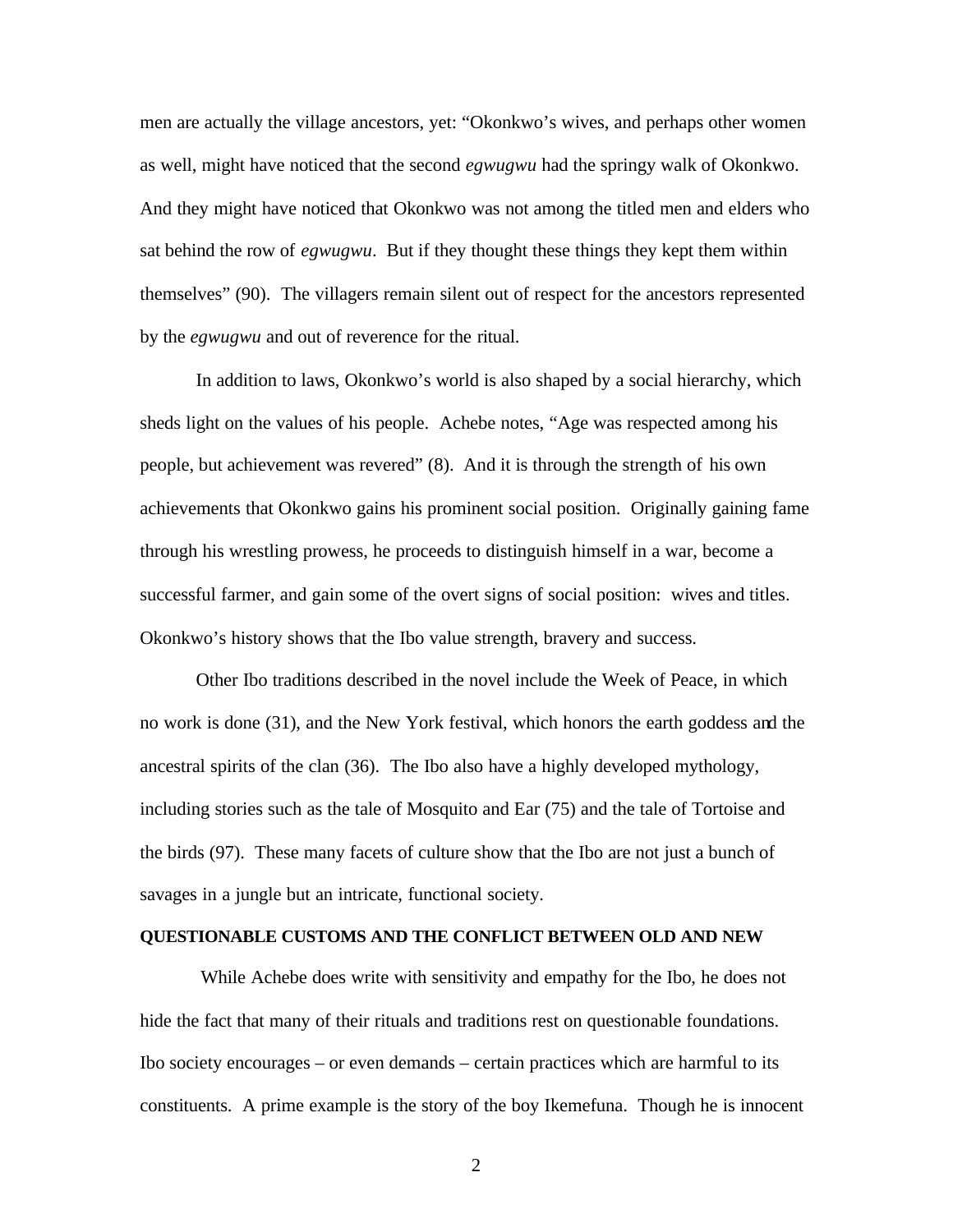of the crime in question – the murder of an Umofian girl in Mbaino – tradition nonetheless dictates that he must leave his family and his home to serve as a reparation for the offense. His first days in Umofia are full of suffering: "At first Ikemefuna was afraid. Once or twice he tried to run away, but he did not know where to begin. He thought of his mother and his three-year old sister and wept bitterly. When Okonkwo heard that he would not eat any food he came into the hut with a big stick in his hand and stood over him while he swallowed his yams, trembling. A few moments later he went behind the hut and began to vomit painfully" (27-8). It seems ridiculous that all this pain should be inflicted upon an innocent child as a means of reprimand for a murder he did not commit.

Yet things get even worse for Ikemefuna when the oracle arbitrarily and suddenly decides he should be killed. Nwoye's reaction to the murder of Ikemefuna is particularly interesting. Although he is unable to put his feelings into exact words, he is able to isolate them and describe them: "As soon as his father walked in, that night, Nwoye knew that Ikemefuna had been killed, and something seemed to give way inside him, like the snapping of a tightened bow. He did not cry. He just hung limp" (61). Nwoye also remembers feeling this way when he heard the cry of abandoned twins (61). His young conscience instinctively knows something is amiss in both of these situations, and they leave him feeling worried and empty. Nwoye is one of those rare people who actually question the customs of Ibo society rather than submissively following. His ability to step back and question the practices of his own society probably stems from his dissatisfaction with its beliefs; he has been repulsed the excessive brutality of his father: "Nwoye knew that it was right to be masculine and to be violent, but somehow he still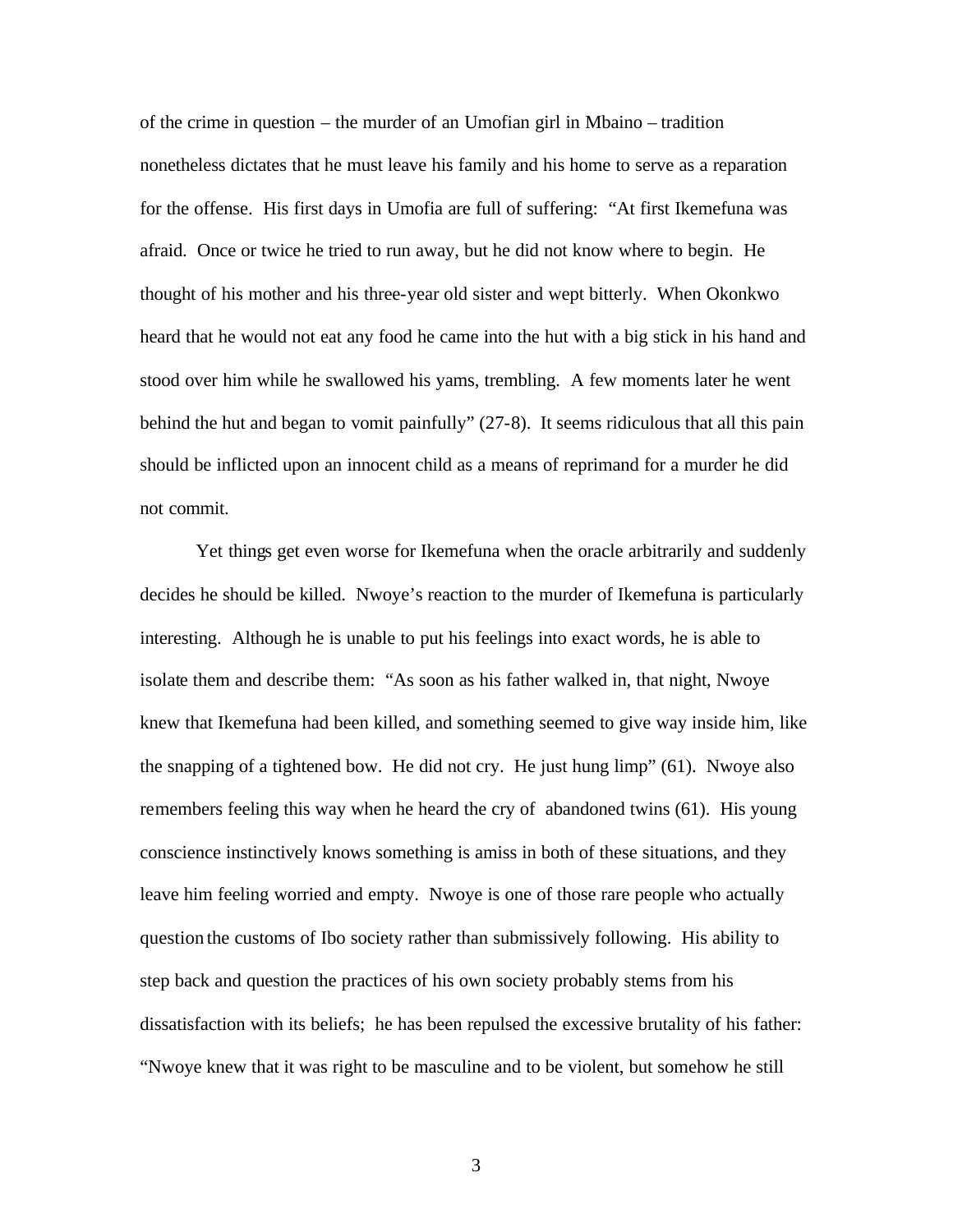preferred the stories that his mother used to tell, and which she no doubt still told to her younger children – stories of the tortoise and his wily ways, and of the bird *eneke-nti-oba* who challenged the whole world to a wrestling contest and was finally thrown by the cat" (53). Before the Christians ever arrive, Nwoye is deeply uncomfortable about the deadly customs surrounding him. But as long as believers in those customs surround him, his feeling can never become more than a vague uneasiness.

The only other significant character to doubt his own Ibo customs is Obierika. After Okonkwo is exiled for seven years because of an accidental killing, Obierika ponders, "Why should a man suffer so grievously for an offense he had committed inadvertently? But although he thought for a long time he found no answer. He was merely led into greater complexities. He remembered his wife's twin children, whom he had thrown away. What crime had they committed?" (125). And, of course, he can find no answers because there is no rational basis for the infanticide or the harshness of Okonkwo's punishment. He knows only that the earthly goddess decrees these things. This quells his uneasy questioning for the time being, but does not truly resolve any of his questions. Like Nwoye, he is too much a product of his Ibo culture to truly challenge any aspect of it independently. Moreover, he remains loyal to his Ibo values until the end, whereas Nwoye's discontent eventually leads him to convert to Christianity.

These characters are instances of a rift growing in the society of the Ibo. Okonkwo yearns for the old days, "when men were men" (200). He is at first disgusted with Nwoye's gentleness and laziness, and later outraged when his compatriots fail to take up arms against the Christians. His attitude toward those around him is more then simply an outgrowth of his brutal machismo; it is a staunch defense of Ibo values and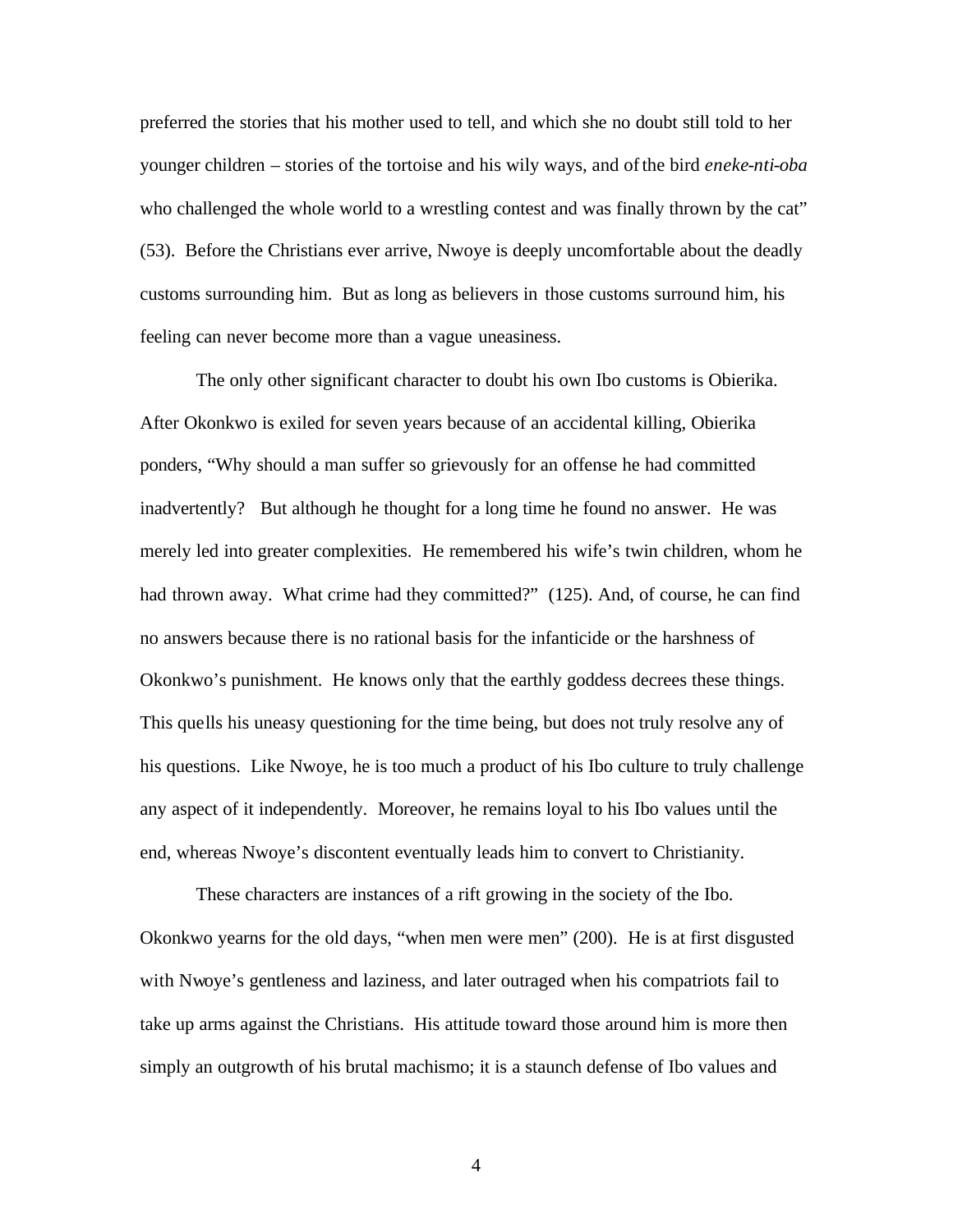religion. One of the elders of Mbanta recognizes Okonkwo as guardian of the old ways, and praises him for strengthening the bonds of the village with a great feast. However, his words to the younger generation are less optimistic: "But I fear for you young people because you do not understand how strong is the bond of kinship. You do not know what it is to speak with one voice. And what is the result? An abominable religion has settled among you. A man can now leave his father and his brothers" (167). The village elder and Okonkwo both realize the importance of "the bond of kinship" and the tremendous danger of its absence. Neither would dream of questioning the sacred decrees of the Earth goddess as Nwoye and Obierika do.

Thus Ibo society stands divided and disunited, a ripe opportunity for the Christian missionaries. On one side are the defenders of traditional Ibo values – Okonkwo and the other important men of the clan; on the other side are social misfits who feel vaguely dissatisfied with Ibo society – Nwoye and others, such as the outcasts, or *osu*. Thus the Ibo prepare the opportunity for the Christian missionaries themselves.

### **ARRIVAL OF THE WHITE MEN**

The arrival of the Europeans finally gives a concrete form to the dissafaction felt by Nwoye, other Ibos, especially the *osu*. By taking advantage of the lower members of the Ibo social hierarchy, the Christians are able to gain a foothold in the African society. Nwoye is hypnotized by the missionaries' singing, and "the hymn about brothers who sat in darkness and in fear seemed to answer a vague and persistent question that haunted his young soul – the question of the twins crying in the bush and the question of Ikemefuna who was killed. He felt a relief within as the hymn poured into his parched soul" (147). Nwoye's dissatisfaction with his own culture makes him particularly vulnerable to the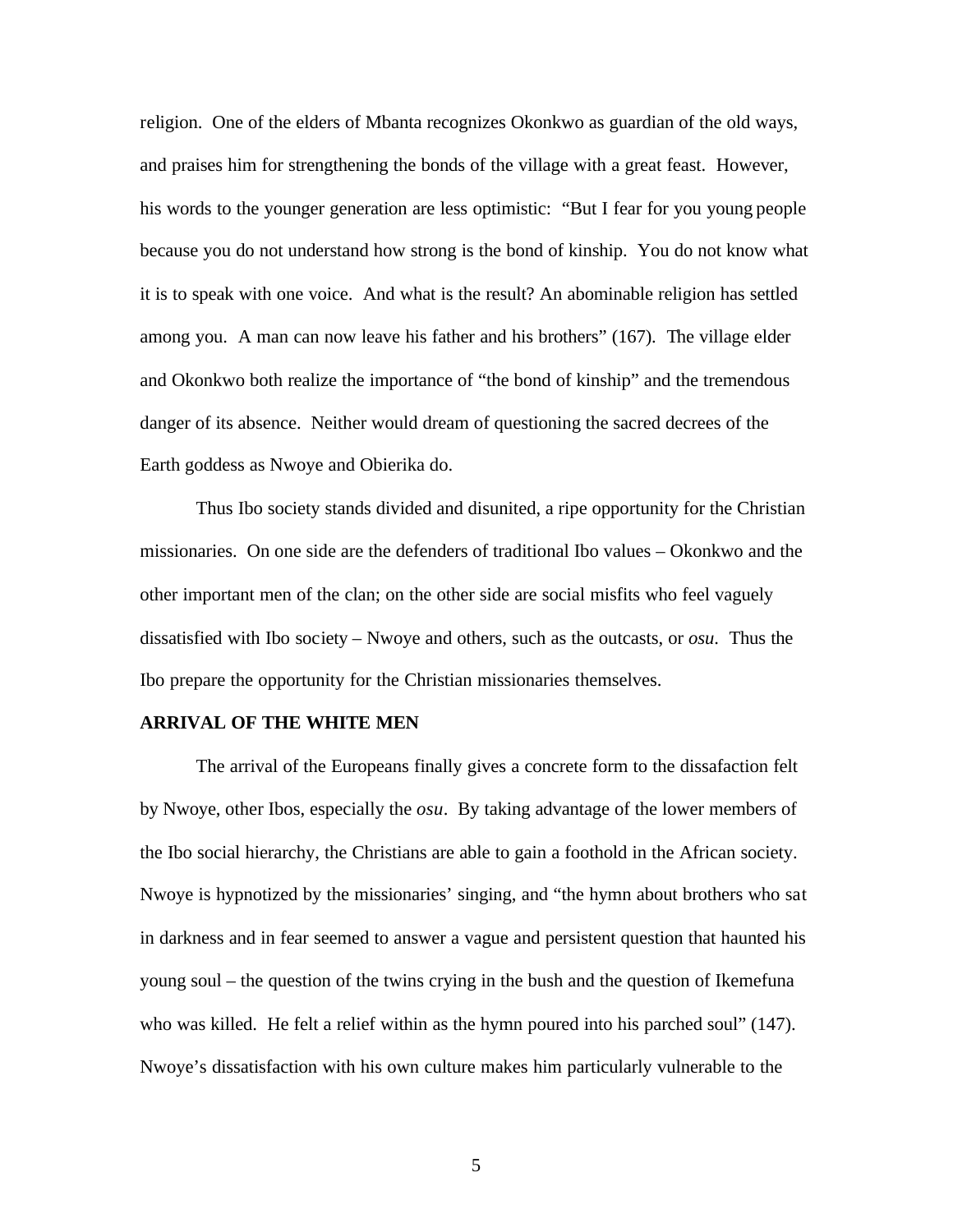preachings of the Christians, and he consequently finds the courage to attend church and eventually go to the Christian school for teachers. The *osu* also become an important component of the new congregation. In Ibo society they are treated like slaves, unable to marry or assemble with the free-born, forbidden from cutting their dirty, snarled hair, and not allowed any of the four titles of the clan (156). Coming from this perspective, the *osu* are naturally drawn to the Christian faith, which embraces them with open arms. After Mr. Kiaga accepted the first two *osu* into the congregation, they "shaved off their hair, and soon they were the strongest adherents of the new faith. And what was more, nearly all the *osu* in Mbanta followed their example" (157). The first female convert, Nneka, is also a social misfit, having had four consecutive sets of twins, and causing her husband and his family to become highly critical of her (151). By welcoming them into the church, the Christians are able to take advantage of the underprivileged in the society.

The Christians also gain power by demonstrating the irrational and superstitious nature of many Ibo beliefs, and thus discrediting traditional Ibo values. After giving the missionaries a plot of land in the cursed Evil Forest, many clansmen assume that the Christians will perish in a few days. Yet the missionaries continue with their work, even beyond the 28-day limit after which the Ibo gods supposedly never let a man defy them (150). At this point, the new church gains even more converts (151), having shown the complete absence of factual foundation for the Ibo belief in the Evil Forest.

The key to the white man's success is his ability to turn the Ibo against themselves. When Okonkwo makes bold proclamations urging his people to slaughter the missionaries and drive them away, Obierika responds:

It is already too late ….Our own men and our sons have joined the ranks of the stranger. They have joined his religion and they help to uphold his government. If we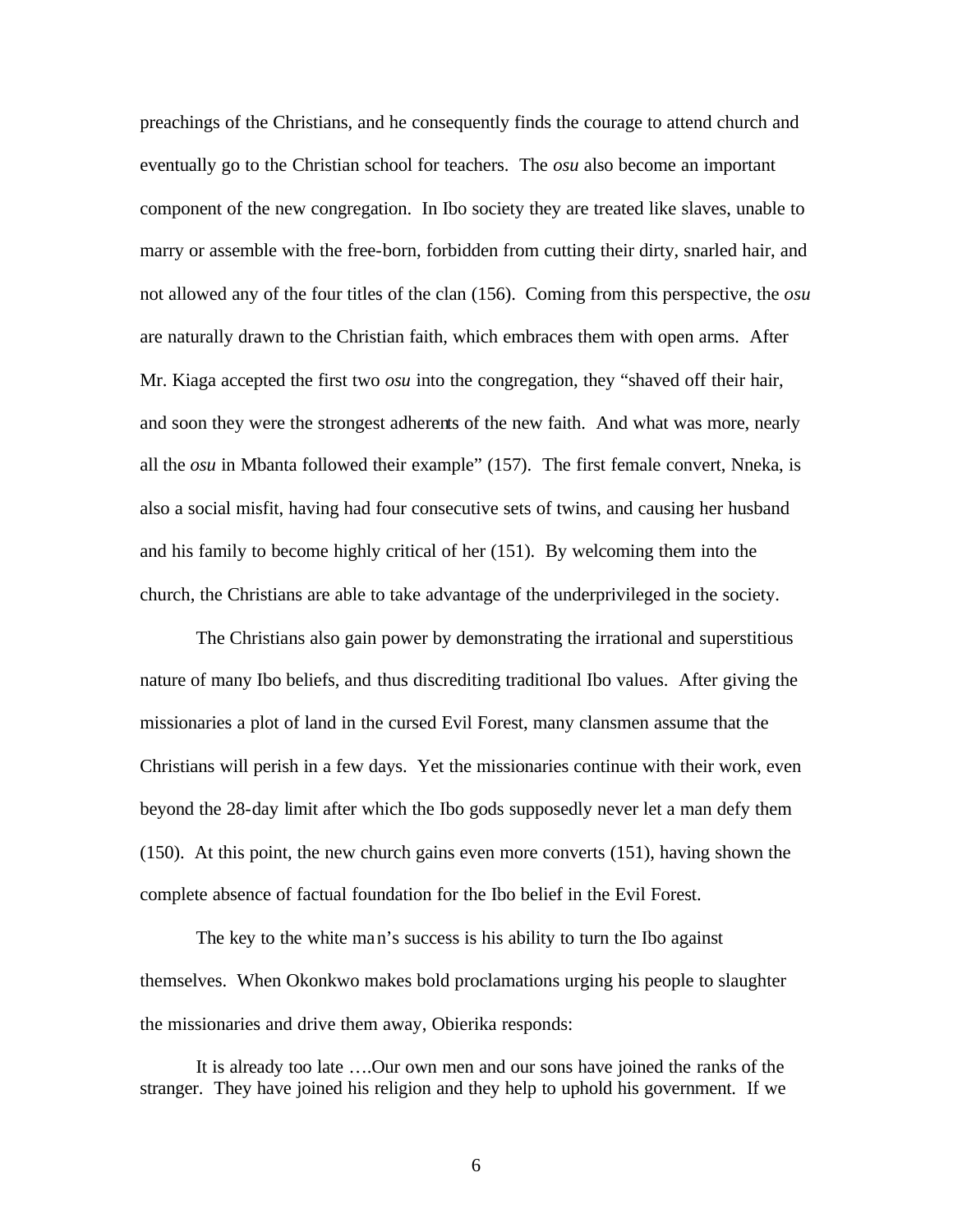should try to drive out the white men in Umofia we should find it easy. There are only two of them. But what of our own people who are following their way and have been given power? They would go to Umuru and bring the soldiers, and we would be like Abame (176).

Obierika – once again thinking – realizes that the white men have strained the disunity present in Ibo society and turned the Africans against each other. The Europeans have destroyed the bond of kinship, which the elder recognized as vitally important. In summary, Obierika says, "[The white man] has put a knife on the things that held us together and we have fallen apart" (176). It is this unity and kinship – or lack thereof – which truly determines the fate of the Ibo. It is important to realize that Okonkwo in desperation finally turns to suicide not because of an action by the Europeans, but because of his own people's complete and disorganized submission to the invaders. After killing a white messenger, Okonkwo finally realizes the hopelessness of the situation: "Okonkwo stood looking at the dead man. He knew that Umofia would not go to war. He knew because [the clansmen] had let the other messengers escape. They had broken into tumult instead of action. He discerned fright in that tumult" (205).

## **CONCLUSION**

The downfall of Ibo society is a product of both the white man's external influence and increasing internal disunity. The situa tion is similar to that of a tragic hero whose tragic fall is necessitated only by the combination of a tragic flaw in his character and the uncontrollable forces working against him. Obviously Ibo society would have continued to prosper had the white men not arrived and attempted to control it; however, the coming of the Europeans alone was not enough to destroy the Ibo. Had they stood their ground and defended their traditions as urged by Okonkwo, they could have protected their way of life. But perhaps such a defense would merely be delaying the